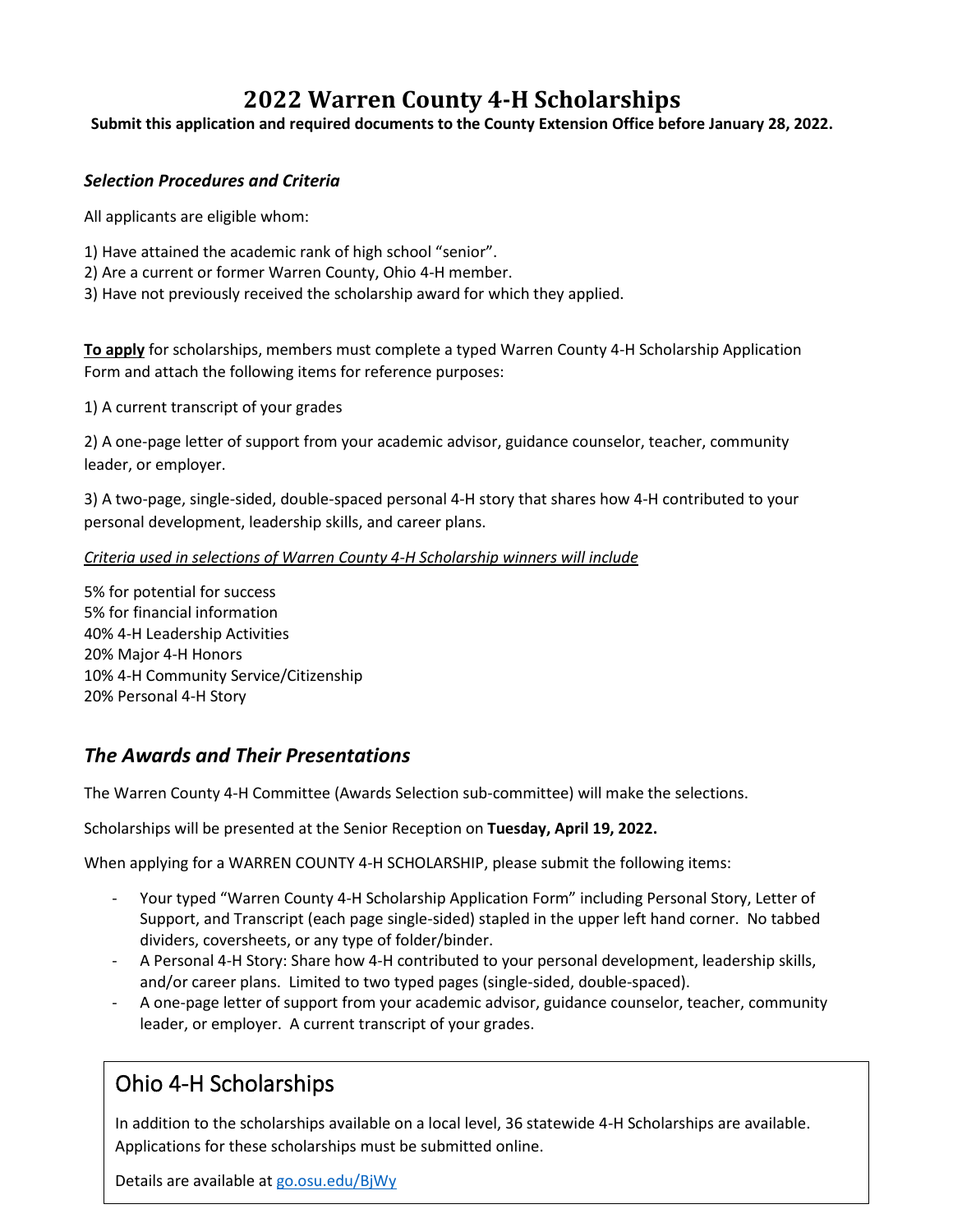# **Background Information**

| County: WARREN                                                                                                                                        |                        |
|-------------------------------------------------------------------------------------------------------------------------------------------------------|------------------------|
|                                                                                                                                                       |                        |
| City:                                                                                                                                                 | Zip:                   |
| E-mail Address:                                                                                                                                       |                        |
|                                                                                                                                                       |                        |
|                                                                                                                                                       |                        |
|                                                                                                                                                       |                        |
|                                                                                                                                                       |                        |
|                                                                                                                                                       |                        |
| Autumn Semester 2022                                                                                                                                  | □ Spring Semester 2023 |
| I personally have prepared this report and certify that is accurately reflects my work:<br>We have reviewed this report and believe it to be correct: |                        |
|                                                                                                                                                       |                        |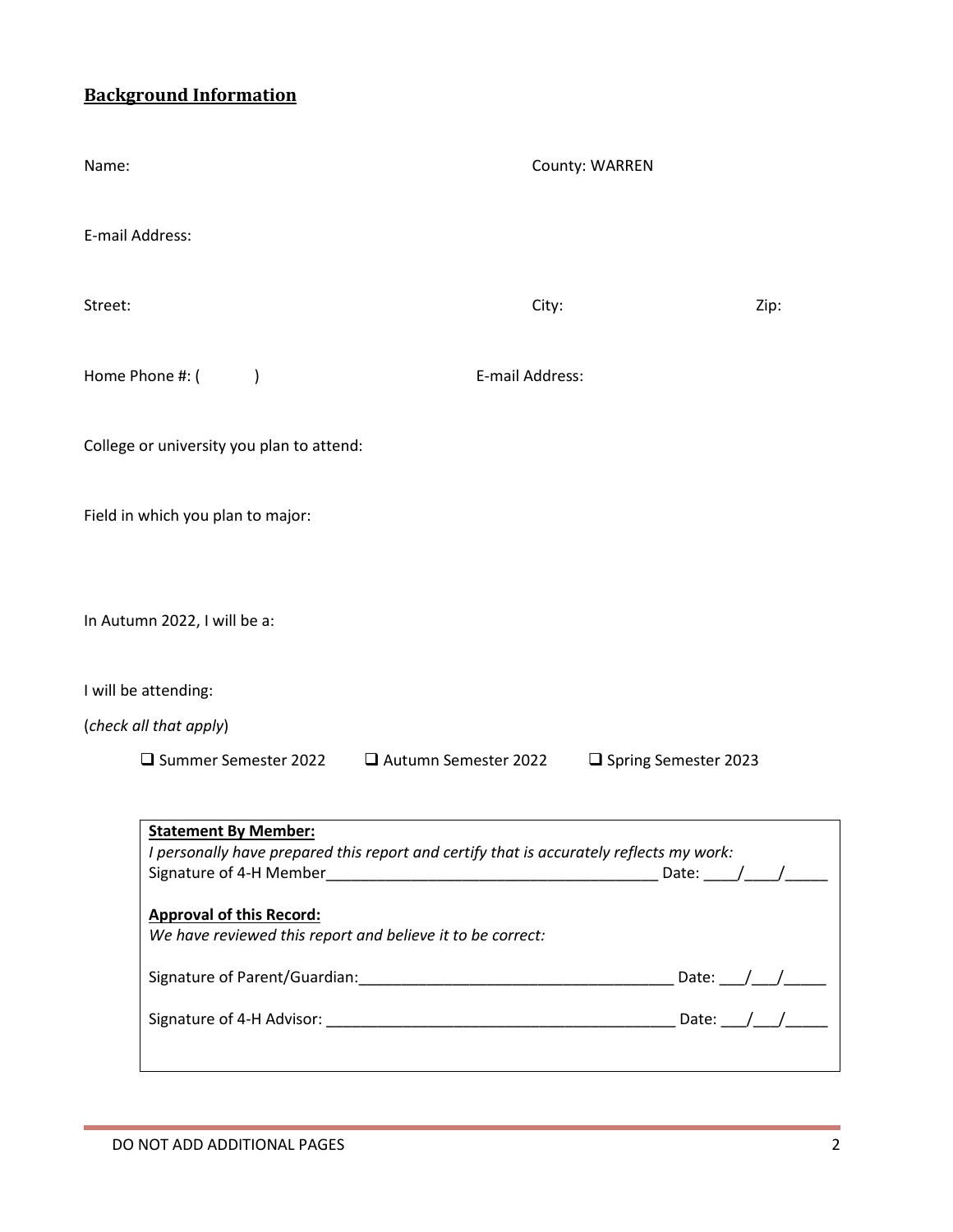## **Warren County 4-H Scholarship Descriptions**

*Check only those you are eligible to receive.*

- **4-H CARTEENS Scholarship** Up to two \$1,000.00 scholarships will be awarded. Applicants must have participated in the CARTEENS for at least one full year. Applicants must be high school seniors and current members of the Warren County 4-H program planning to enroll in the fall at any accredited post-secondary institution in any course of study.
- **4-H Horse Committee Scholarship** Up to \$750.00 scholarships will be awarded. Applicants must be high school seniors and current members of the Warren County 4-H program planning to enroll in the in the fall at any accredited post-secondary institution in any course of study. Preference is given to applicants who have been involved with the horse program.
- **Furnas Scholarship** One \$750.00 scholarship will be awarded. Applicants must be high school seniors and current members of the Warren County 4-H program planning to enroll in the fall at any accredited post-secondary institution in an agricultural field.
- **Junior Fair Board Scholarship** One \$500.00 scholarships will be awarded. Applicants must have participated on the Warren County Junior Fair Board for a minimum of two years of service. Applicants must be high school seniors and current members of the Warren County 4-H program planning to enroll in the fall at any accredited post-secondary institution in any course of study.
- **Charles and Mabel Stiles Scholarship** Up to two \$750.00 scholarships will be awarded. Applicants must be high school seniors and current members of the Warren County 4-H program planning to enroll in the fall at any accredited post-secondary institution in any course of study.
- **Smith Family Scholarship** One \$750.00 scholarship will be awarded. Applicants must be high school seniors and current members of the Warren County 4-H program planning to enroll in the fall at any accredited post-secondary institution in any course of study.
- **Livestock Sale Committee Scholarship** Up to two scholarships will be awarded. Applicants must be high school seniors and current members of the Warren County 4-H program planning to enroll in the fall at any accredited post-secondary institution in any course of study. Applicant must have exhibited a market livestock 4-H project.
- **Warren County Bandit Scholarship –** One \$750.00 scholarship will be awarded. Applicants must be high school seniors and current members of the Warren County 4-H program planning to enroll in the fall at any accredited post-secondary institution in any course of study.
- **Claud Middleton Scholarship –**One \$750.00 scholarship will be awarded. Applicants must be high school seniors and current members of the Warren County 4-H program planning to enroll in the fall at any accredited post-secondary institution in any course of study.
- **4-H Committee Scholarship** Up to four \$750.00 scholarships will be awarded. Applicants must be high school seniors and current members of the Warren County 4-H program planning to enroll in the fall at any accredited post-secondary institution in any course of study.
- **Pursley Family Scholarship** One \$750.00 scholarships will be awarded. Applicants must be high school seniors and current members of the Warren County 4-H program planning to enroll in the fall at any accredited post-secondary institution in any course of study.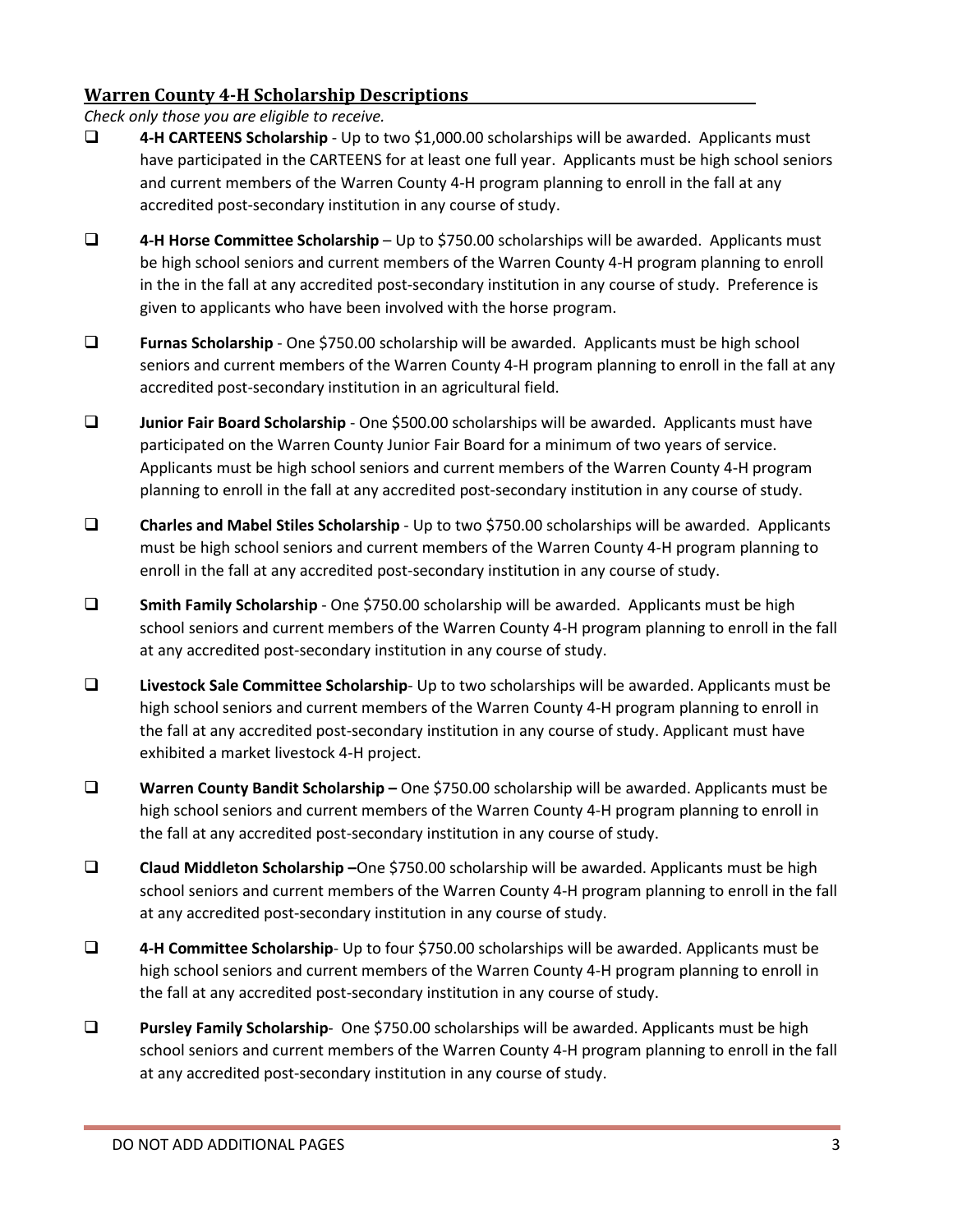## Specify your major 4-H activities, 4-H honors and major 4-H leadership roles

*(Max: 500 word limit)*

**Specify your 4-H project achievements\_\_\_\_\_\_\_\_\_\_\_\_\_\_\_\_\_\_\_\_\_\_\_\_\_\_\_\_\_\_\_\_\_\_\_\_\_\_\_\_\_\_\_\_\_\_\_\_\_\_\_\_\_\_\_** *(Max: 500 word limit)*